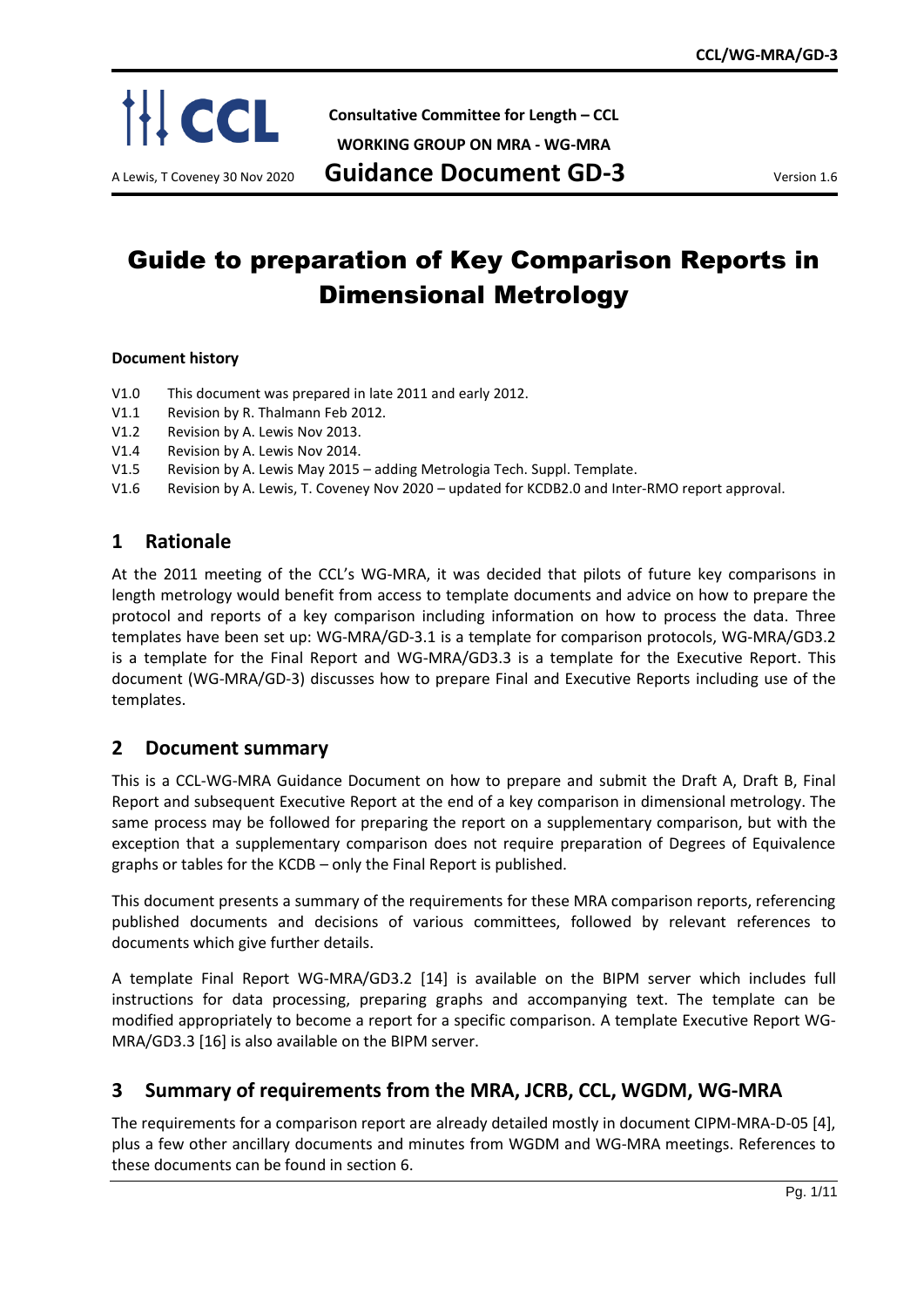# **4 Outline of the Key Comparison reporting processes**

# **4.1 Before the Draft A report**

Whilst the artefact circulation is still in progress, it may be useful for the pilot to enter all results, as they are received, into a spreadsheet, to enable simple on-going analysis, in order to detect any 'blunders'. This spreadsheet can be used later as the basis for the calculations of the KCRV(s) and DoE(s). If a result appears to be an outlier, before the Draft A report is prepared, the pilot should ask the participant to check their result (and reply within 4 weeks), but not inform them of the magnitude or sign of the discrepancy. The intention is to correct blunders or identify that the participant has a problem with their service (which could affect measurements for customers if un-reported). Multiple attempts at correcting results nominated by the pilot as outliers are not allowed.

In larger comparisons it may be helpful to run a draft A.0 stage. This involves sending each participant a copy of their results only, in the format which will be used for the comparison analysis. This allows participants to check their own data entry into the comparison analysis process directly and avoids transcribing errors by the pilot. This can be done ahead of draft A.1 for all participants other than the final participant, hopefully catching any errors ahead of the general circulation of results and speeding up the draft A.1 stage.

# **4.2 The first Draft A report (Draft A.1)**

As soon as the last results are received from the participants, the pilot should inform the participants, the KCDB coordinator and WG-MRA chair that the artefact circulation is completed. They should also update the KCDB record of the comparison. The option to withdraw or modify results expires when the pilot has received all results and the final reporting deadline of the last participant has expired – participants at the end of the circulation loop should be aware that they may have little time to make any corrections/withdrawals after result submission, and before the Draft A.1 report is prepared.

The CIPM guide (CIPM MRA-D-05 [4]) requests a KCRV to be calculated at Draft A stage, however this WG-MRA Guidance Document recommends that KCRV calculation is delayed until after the results of the participants are confirmed in the first Draft A report, to prevent unnecessary work for the pilot.

The first Draft A report (Draft A.1) should be a concise summary of the results received by the pilot. No analysis is attempted at this stage. It is perfectly acceptable, and recommended, to use just a simple spreadsheet containing all the received data, properly and consistently formatted. The Draft A.1 report should include the name and number of the comparison (KCDB designator), the measurands, results and the accompanying standard uncertainties and their degrees of freedom, as submitted by the participants, but formatted into a consistent style and convenient multiple/sub-multiple SI units.

The exact layout of the spreadsheet will depend on the number and complexity of the measurands and the preference of the pilot. As a general guide, it is useful to include one sheet with all the results as reported by the participants and then perform data analysis on additional sheets, linking to the original data. Complex measurands may require one sheet per participant, for the raw data.

In the case where an NMI has submitted results from several instruments (and this was allowed in the protocol), it should be made clear which result is deemed to be the primary result and only this result should be used in the later calculation of the KCRV (*i.e.* one result per participant). This also applies to repeat measurements by the pilot or other laboratories used as stability checks. Only one result (usually the first obtained) should be used in the KCRV calculation.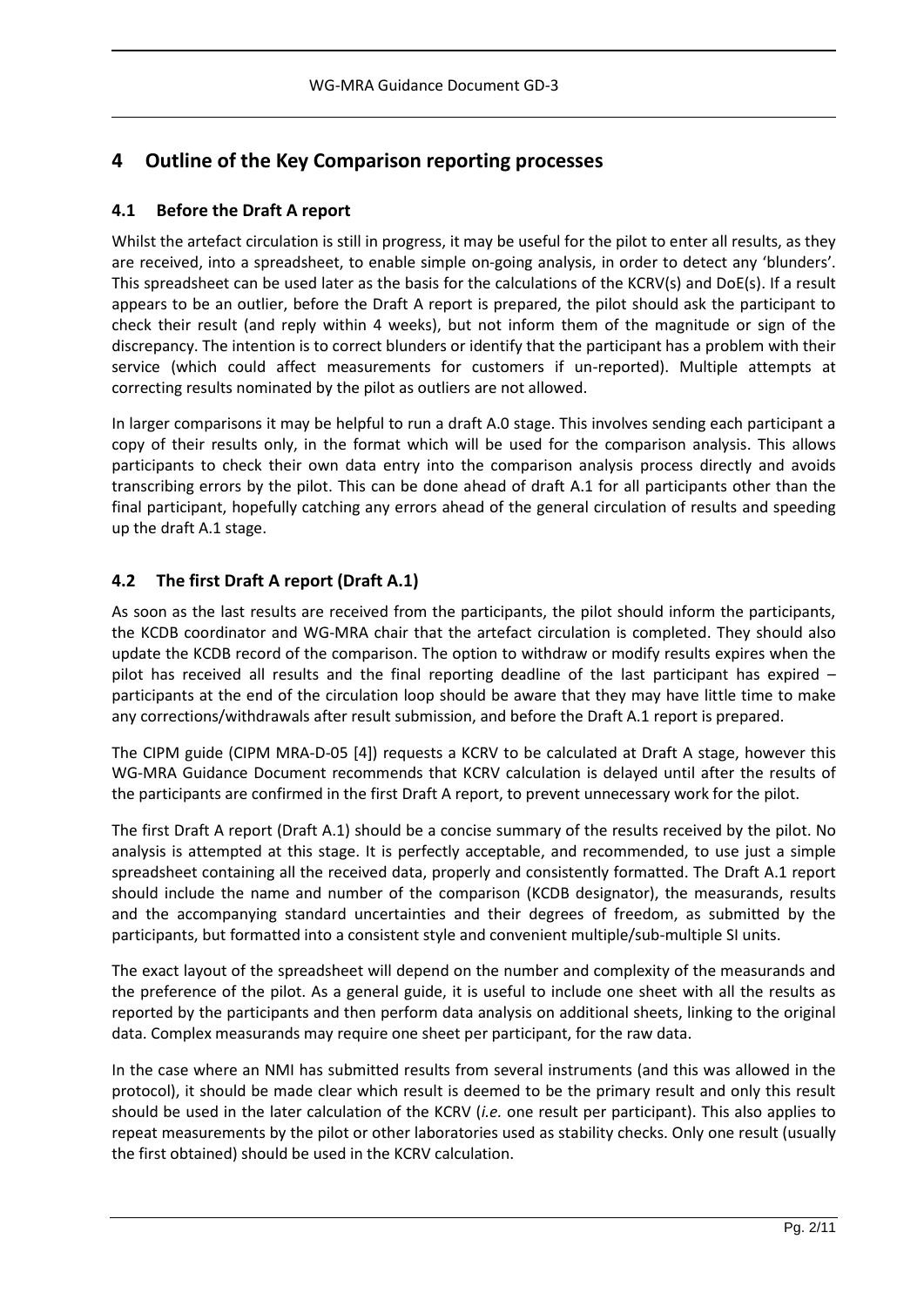The Draft A.1 'report' is sent to all the participants, inviting them to check the transcription of the submitted data. Obvious blunders in copying data into the sheet are corrected after the pilot is notified.

As soon as Draft A.1 is sent out, no NMI may modify its results (excepting obvious typographical errors, or use of the wrong *k* value) and withdrawal of results is no longer permitted – results must appear in the report, but outliers will be excluded from contributing to the KCRV.

The only exception to the above rules is covered by a decision of the WGDM (see CCL/WGDM-02-44 §8.1 [9], or WGDM-02-55 §8.1 [10]) that allows salvaging of numerical blunders after Draft A.1. This is at the discretion of the pilot in conversation with the participant concerned and the corrections should be clearly described in the Final report.

Individual values and uncertainties may be changed or removed or the complete comparison abandoned, only with the agreement of all participants and on the basis of a clear failure of the traveling standard or some other phenomenon that renders the comparison or part of it invalid.

## **Any modifications to results after distribution of Draft A.1 must be described in the report.**

Draft A.1 and all subsequent Draft A reports are confidential to the participants.

# **4.3 Subsequent Draft A reports (Draft A.2, A.3, …)**

After receiving any corrections from participants, the pilot should prepare the main report on the comparison. This report starts as a Draft A document and eventually changes to become the Final Report.

The exact format of the Draft A Report is at the discretion of the pilot. The template in Guidance Document CCL-WG-MRA-GD/3.2 [14] is recommended as a suitable basis for the document. The following content is considered mandatory:

- title page, containing comparison name, number (KCDB designator), author list, version, date;
- information on the measurand(s);
- participant list;
- artefact details including stability measurements of artefacts (if performed);
- planned timetable and actual timetable;
- raw data submitted by participants;
- any corrections to data after Draft A.1;
- any initial analysis or processing;
- calculation of the KCRV (& KCRV uncertainty) including iterative outlier rejection (as necessary);
- calculation of the Degrees of Equivalence (& uncertainties);
- suitable graphs;
- summary & conclusions.

For more detailed information on these items and the formulae used for performing the calculations, please see the template [14]. In general limit the reporting of uncertainties to 2 significant figures.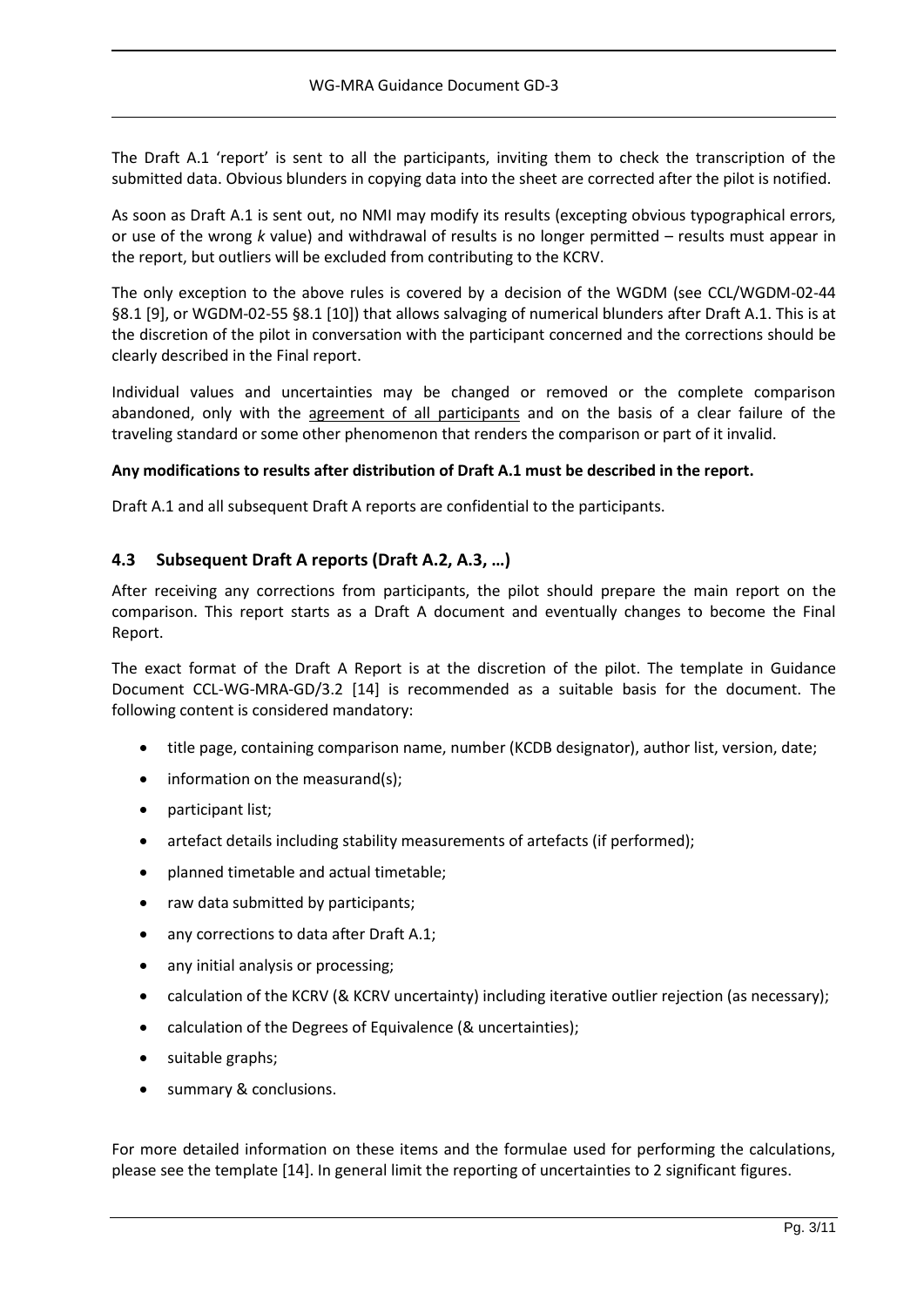It is suggested that any graphs that are inserted into the Report are inserted as links. Then, any changes to the analysis spreadsheet will automatically propagate to the graphs in the report. However, care is needed if a graph shows only one participant's results at a time as leaving such graphs linked to the source sheet will risk them updating to another participant's results whenever the source file changes. When the Report is sent to participants, it can either be sent as a PDF or (at the pilot's discretion) as a copy of the Word file, with the Links converted to *in situ* graphics.

The Draft A report is iterated until the participants have all agreed on the report and all changes and corrections have been made and there are no outstanding discussions. Each major re-issue of the report is allocated a new number: A.2, A.3, *etc.*

According to a recommendation (WGMRA.2011.R6) at the 2011 meeting of the WG-MRA (see [19]), pilots of comparisons should request from participants, a list of CMCs which the comparison is intended to support, along with the current CMC values in these services, when submitting results to the pilot. This list of CMCs should be included in either the Final Report or, if issued, the Executive Report.

Sometimes, the pilot and/or participants desire external opinions on the report whilst at Draft A stage, for example seeking opinion of the TC-L community or discussion of some problem of the analysis during a meeting of the WG-MRA or local RMO. This is permitted, provided that:

- prior permission is given by all participants (4 week deadline to object);
- discussions and any tabled documents are considered confidential;
- the report remains as a Draft A report.

# **4.4 Final Draft A report becomes Draft B**

As soon as a final version of the Draft A report is ready and agreed by all participants, it is renamed as the Draft B report (remembering to change the front page name and any headers/footers *etc*.).

If not done so already, the front-page author list should now be finalised to be the pilot, followed by the NMI participants.

The KCDB coordinator, WG-MRA chair and the participants should be informed that the report is now at Draft B status. The pilot should update the KCDB entry status to Draft B.

The Draft B report is no longer considered confidential. If, as is usual, KCRV and Degrees of Equivalence values are included along with their uncertainties, they must be labelled as 'Provisional' since the KCRV is not valid until confirmed by the WG-MRA.

The Draft B report should be studied and endorsed by the relevant committee:

- RMO key comparison reports are endorsed by the relevant RMO TC-L;
- inter-RMO key comparison reports are endorsed by the relevant RMO TC-L, (remembering to copy any discussions/outcomes to extra-RMO participants) then must be endorsed by all RMO TC-Ls with participants in the comparison;
- RMO supplementary comparison reports are approved by the relevant RMO TC-L (but require WG-MRA to examine them before entering the KCDB);
- CCL key and supplementary comparison reports are approved by the WG-MRA.

Ideally, there should be only a single version of the Draft B report unless the TC-L or WG-MRA requests specific changes to be made. In any case, a final version of the Draft B report should be prepared.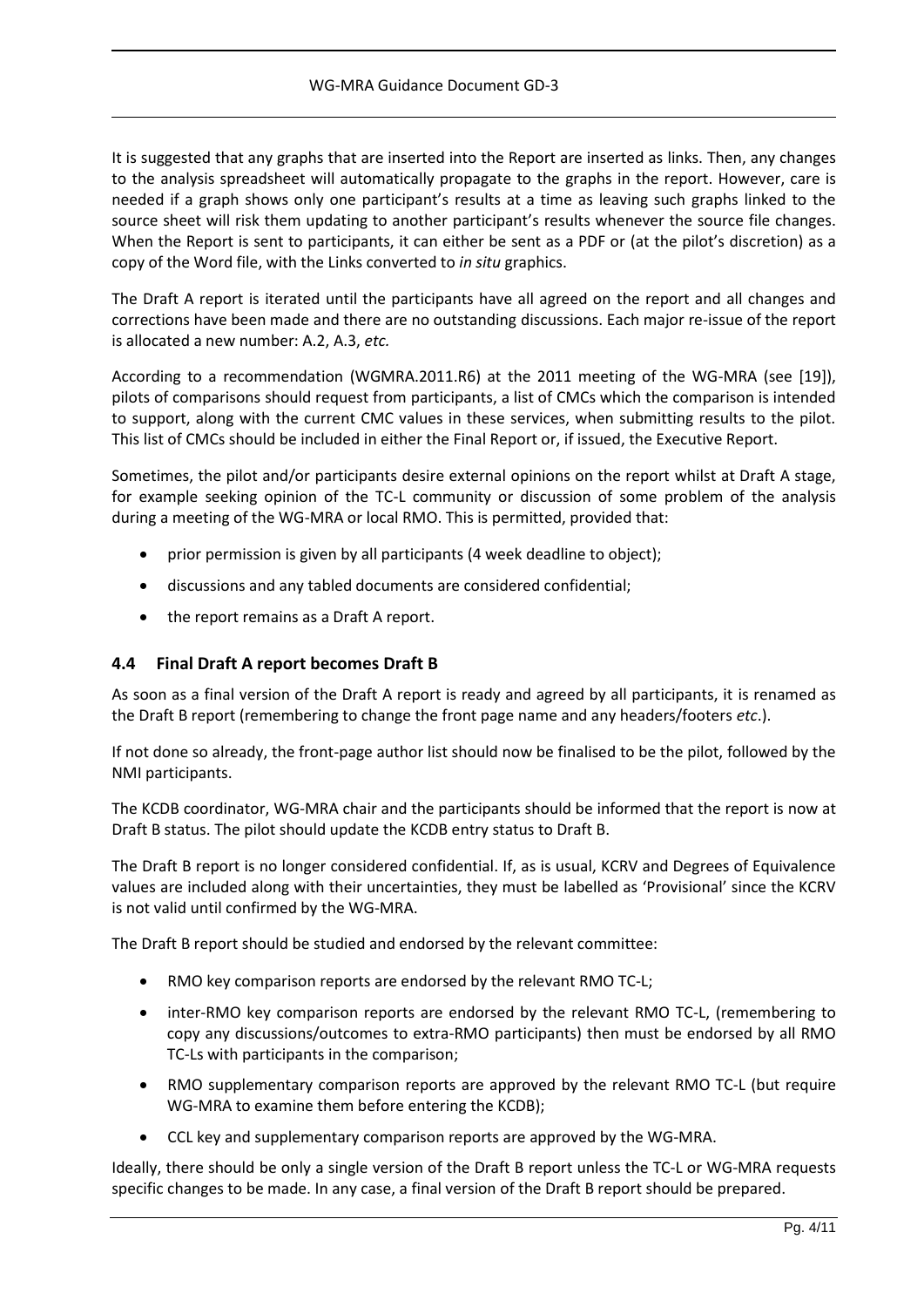# **4.5 Final approval process**

The CIPM guide (CIPM MRA-D-05 [4]) states that the WG-MRA (having this authority delegated to it by CCL [16]) has to approve all comparison reports, except for RMO supplementary comparison reports, which may be approved within the RMO, usually by the relevant TC-L.

However, the CIPM guide [4] also states that, for supplementary comparisons to be used to support CMCs, their final reports must be approved by the WG-MRA (on behalf of the CCL) and published in the KCDB (this is a requirement in the technical Annex of the MRA itself). The review of the Final Report is not supported by the KCDB platform.

Therefore, in summary, all length comparison reports must be approved by the WG-MRA if they are to be used to support CMC claims. The approval route is *via* submission to the WG-MRA's sWG-KC, which will nominate two reviewers to examine the report in detail before sending it to the full WG-MRA for approval. The WG-MRA informs the CCL at each CCL meeting on the reports it has approved on behalf of the CCL.The pilot of a comparison should therefore submit the Draft B report (or Final report of an RMO supplementary comparison) to the chair of sWG-KC. As a courtesy, this is often done *via* the local TC-L chair (for RMO comparisons).

## **4.6 Entry into the KCDB**

After final approval by WG-MRA, the pilot and KCDB Coordinator will be informed of this by sWG-KC chair and the pilot should then do the following:

- edit the report, changing it to be Final Report (title, headers, footers *etc*.);
- update the date of the report;
- prepare an unprotected PDF copy of the finalised report;
- (only for key comparisons): prepare Degree of Equivalence (DoE) tables (spreadsheet) and graphs in KCDB format;
- submit the PDF Final Report (and for key comparisons the DoE tables, graphs) directly to the KCDB via the KCDB web platform tab 'FINAL REPORT'.

The KCDB web platform will then automatically notify the TC chairs, WG chairs, CCL Executive Secretary and KCDB office.

DoE tables and graph templates can be obtained from the KCDB coordinator or previous comparison pilots. The KCDB coordinator will normally supply the template when the Final Report is submitted.

Once the Final Report of a key or supplementary comparison has been approved and posted in the KCDB, it is automatically published in the *Metrologia Technical Supplement* (unless the authors do not wish it).

A short abstract in Word format is therefore required to accompany the PDF Final Report. A template for the abstract is available from the CCL-WG [website.](https://www.bipm.org/utils/common/documents/CIPM-MRA/MET-Technical-Supplement.docx) This form requires the names, contact addresses and ORCID IDs (where available) of all the co-authors. It is recommended that the pilot gathers these during the report process. The KCDB Office handles the publication process.

The author list for the *Metrologia* abstract should be the same as that of the Final Report, *i.e.* pilot, followed by the NMI participants.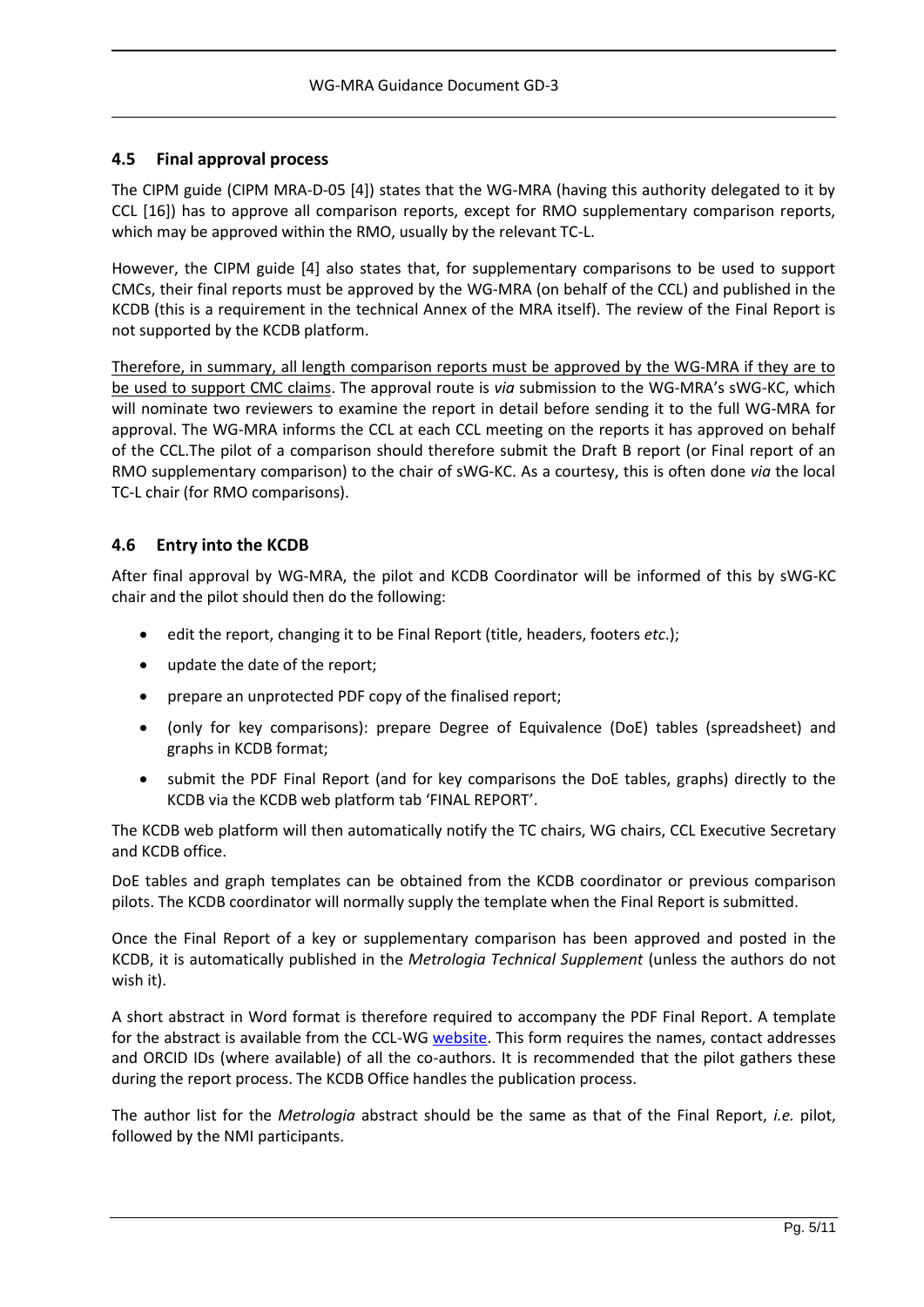# **5 Executive Report**

Executive Reports are (currently) unique to CCL. The purpose of the Executive Report is to summarise the critical data from the comparison that will be needed to validate CMC claims, and to report on any corrective actions including those undertaken or still outstanding. The Executive Report should therefore be much shorter than the Final Report. The intended audience for the Executive Report is sWG-CMC, which will use the report to examine if there is any impact on CMC claims of the participants.

An Executive Report should ideally be prepared for every comparison, because the analysis of CMCs is not normally the subject of a Final Report.

An Executive Report should be as short as possible, but should contain the following:

- name, number (KCDB designation) of comparison;
- summary of measurands, ideally with list of corresponding DimVIM category(s);
- list of participant NMIs/DIs and the dates when they made the measurements (month-year);
- $\bullet$  KCVR(s);
- DoE of NMIs with respect to KCRV(s) computed at 95 % confidence level and any existing KCDB CMC claims for a matching service, ideally combined into a single table;
- discussion of whether or not an NMI's CMC claims are supported by the comparison;
- discussion of any agreed corrective actions and progress on completing these.

A template Executive Report is available from the BIPM server [16].

The Executive Report is normally prepared approximately 6 months after the Final Report enters the KCDB. The deliberate delay is to allow any short corrective actions to be performed and reported to the pilot. However, if there are no corrective actions and the effect on CMC claims is simple to interpret, there is no need to delay the Executive Report.

If the participants did not supply a list of CMCs supported by the comparison at the time of submitting results, the pilot should now request that data.

### **5.1.1 Discussion on CMC claims**

The recommendation on whether or not the results for a participant support their CMC claims is at the discretion of the pilot, subject to certain guidance.

Usually, it is common to include a statement such as '*unless discussed otherwise below, any existing CMC claims of the participants are supported by the results of this comparison*'.

This is then followed by a discussion of any borderline or unsupported CMC claims on a case-by-case basis. There are several factors to consider:

- the achieved DoE and its (95 %) uncertainty, in the comparison;
- the CMC claim (at 95 %);
- the reported measurement uncertainty in the comparison;
- issues regarding non-standard procedures, difficult artefacts, *etc*. which lead to increased uncertainty.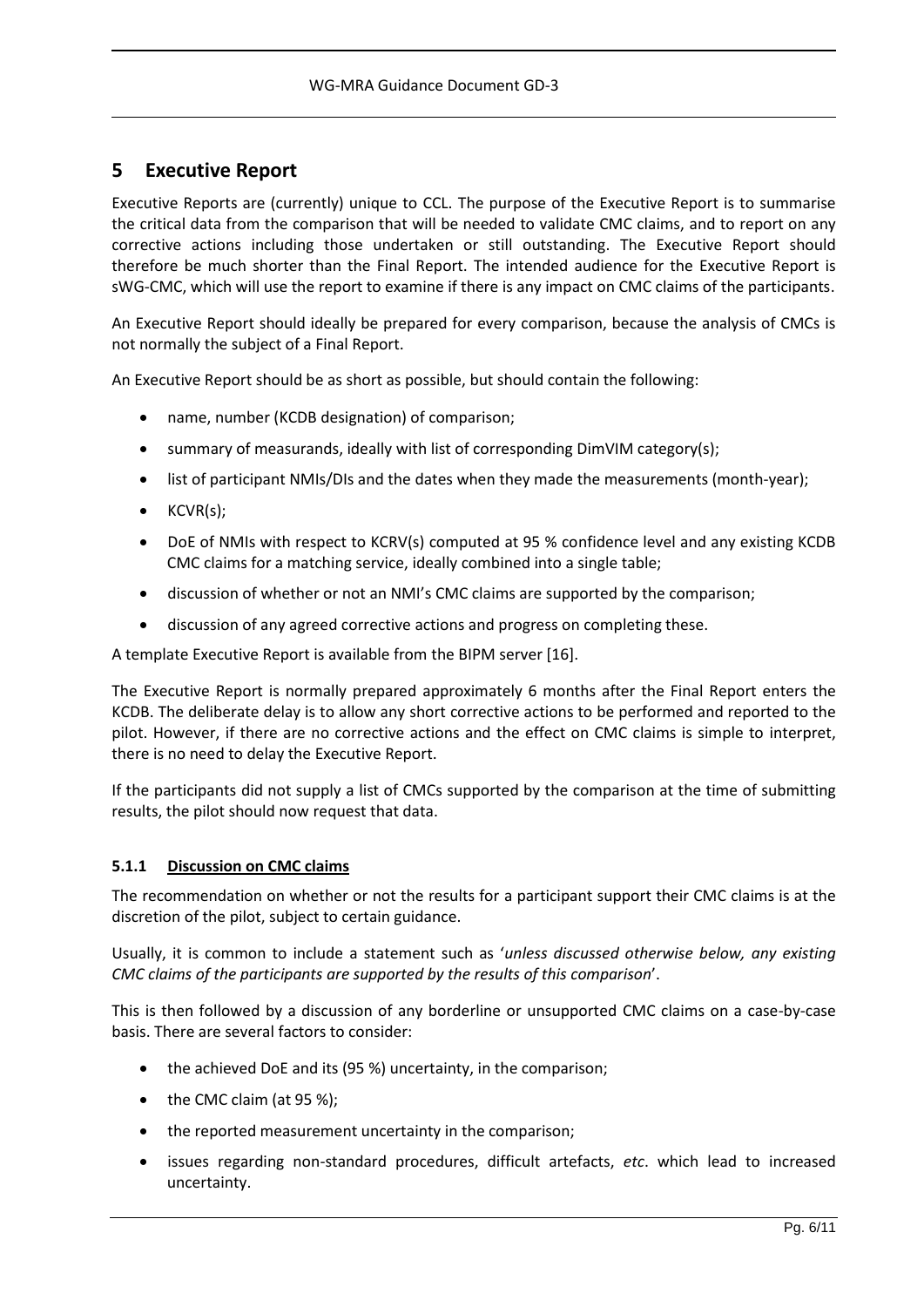#### **Example CMC scenarios**

The following are a few examples of situations which might occur to the pilot.

#### En values for DoE are well controlled  $(\leq \approx 1)$ :

#### No CMC claim in the KCDB

No problem. NMI has no CMCs but, in future, could use performance in this comparison to support CMCs with an uncertainty similar to that reported in their comparison results.

#### CMC claim in the KCDB  $\approx$  DoE

No problem. The existing CMC claim is supported.

#### CMC claim in the KCDB << DoE

Possible problem because the uncertainty reported for the comparison measurements is much larger than the CMC claim. The NMI should explain why they had to use a larger uncertainty than their CMC claim. Possible explanations could be: a non-standard procedure was required; the artefact was damaged but measured anyway.

#### CMC claim in the KCDB >> DoE

No problem. The existing CMC claim is supported. The NMI performance is better than anticipated. They may want to study their uncertainty budget and consider a future revision of the CMC with a smaller uncertainty (if supported by other evidence and a re-calculated uncertainty budget).

### En values for DoE are excessive (>>1):

#### No CMC claim in the KCDB

No problem regarding CMCs as there are none yet, but the NMI would need to increase the uncertainty value or revise equipment/procedures before a future CMC claim would be supported by this comparison.

### CMC claim in the KCDB ≈ DoE

Problem. The excessive En values for the DoE indicate that the claimed uncertainty in the comparison is too small. Because the CMC claim is a similar value, it may not be supported by the comparison. The DoEs should be carefully compared against the CMC claim. If a significant number of DoEs exceed the claimed CMC uncertainty by more than a reasonable margin, the CMC claim is unsupported.

#### CMC claim in the KCDB < DoE

Problem. The excessive En values for the DoE indicate that the claimed uncertainty in the comparison is too small. Because the CMC claim is a smaller value, it is not supported by the comparison. If a significant number of DoEs exceed the claimed CMC uncertainty by more than a reasonable margin, the CMC claim is unsupported.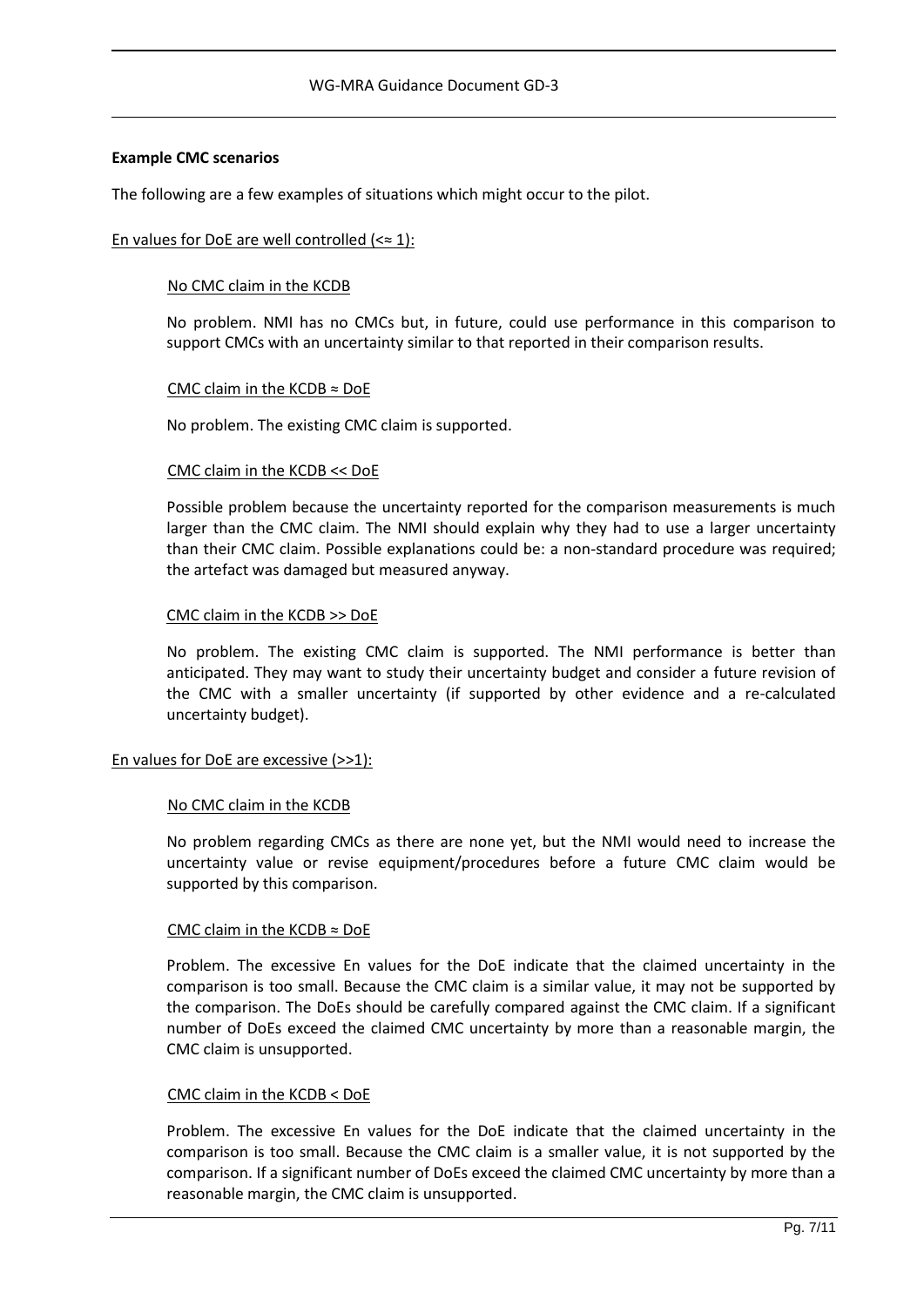### CMC claim in the KCDB >> DoE.

Possible problem. The excessive En values for the DoE indicate that the claimed uncertainty in the comparison is too small. However, the CMC claim is much larger, therefore is might still be supported. The DoEs should be carefully compared against the CMC claim. If a significant number of DoEs exceed the claimed CMC uncertainty by more than a reasonable margin, the CMC claim is unsupported.

## *Significant* **and** *reasonable*

In the above discussion, the terms 'reasonable' and 'significant' were used, as well as the symbols '≈' and '>>' to indicate a necessary degree of flexibility. The pilot should use discretion when interpreting these terms bearing in mind that:

- at 95 % confidence level, 1 in 20 results may be expected to have En  $> 1.00$ . It might not be significant if one or two results in a group of 10 or 20 have En value slightly larger than 1. In a comparison with 100 measurands (*e.g.* ball plate centre locations), achieving 'poor' results on one or two balls may also not be significant.
- the DoEs have an uncertainty and there is an uncertainty of the uncertainty. It might be reasonable to allow some results with  $En = 1.1$ , especially if the artefacts were damaged during the comparison and no additional artefact uncertainty was used.

The choice of requesting the pilot to prepare these discussions is quite deliberate  $-$  it is the pilot who has the closest understanding of the performance of the NMIs in the comparison and, in EURAMET, it is the pilots of the comparisons which are the initial (intra-RMO) CMC reviewers.

Pilots should not be afraid to state that a CMC claim is not supported by a comparison result, where this is clearly shown by the data. All the participants and then the relevant committee will discuss the report and final discussion will be within the WG-MRA – there will be plenty of opportunities for the affected NMI to argue its case.

# **5.1.2 Discussion on Corrective Actions**

When a participant's results do not support their CMC claim, the NMI concerned has primary responsibility to solve the problem either by fixing any technical problem, or by increasing the CMC uncertainty, or requesting suspension of the CMC.

An NMI which has poor results in a comparison should explain to the pilot what their corrective actions will be and the anticipated likely timescale for these actions. The pilot should include these in the Executive Report. In some cases, the 6 month delay before submitting the Executive Report is sufficient time to complete the actions, and then the pilot can report that these were concluded, when the Executive Report is finalised. Any outstanding actions, not completed before the Executive Report is issued, should be listed in the report as being outstanding. These will be reviewed at a later date by the relevant committee (RMO TC-L, WG-MRA, CCL, *etc.*).

If possible, where completion of a corrective action has fixed any problem, to the satisfaction of the pilot, the pilot should state this in the Executive Report, indicating that the comparison results plus the Corrective Action are sufficient to support a CMC claim.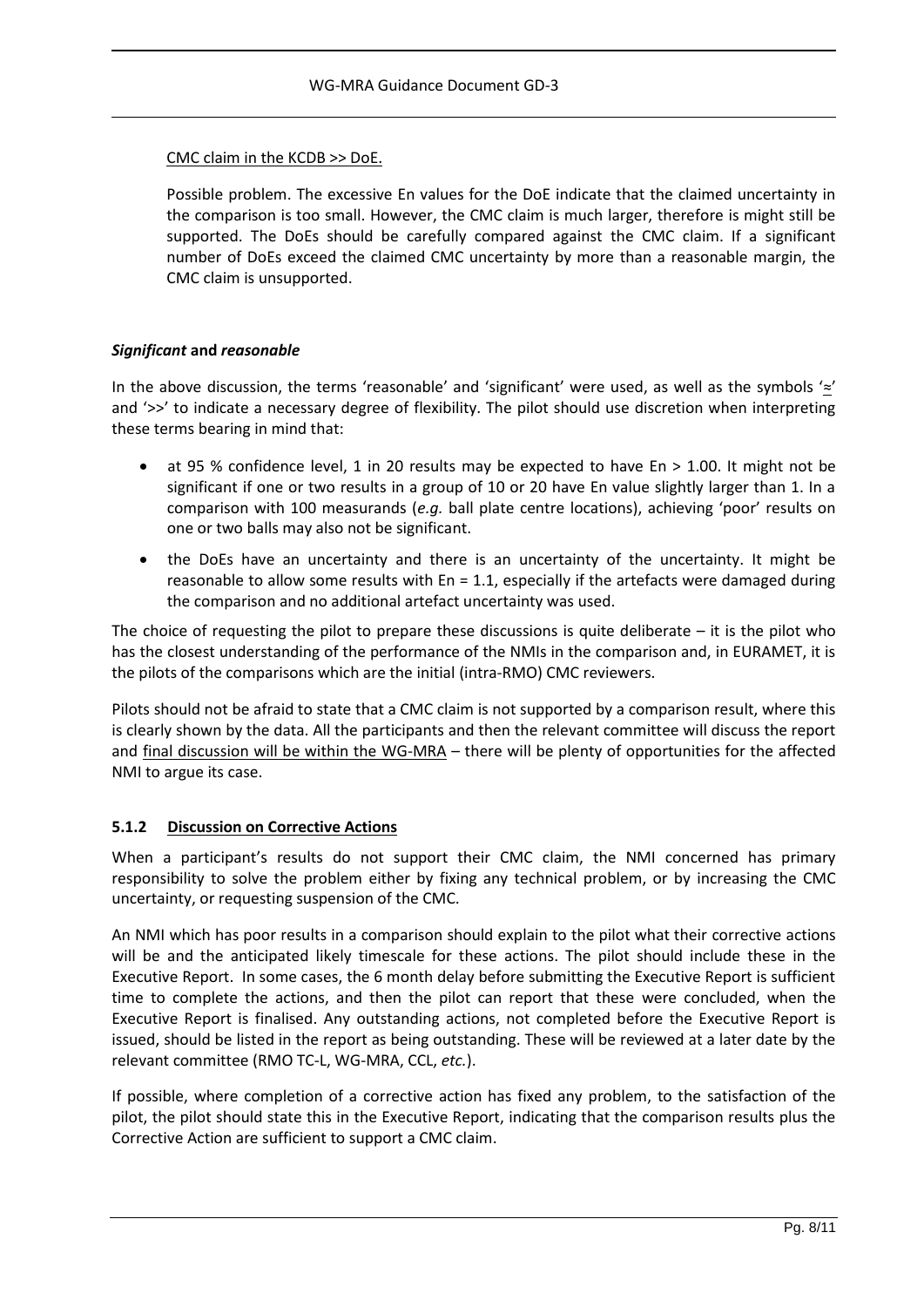## **5.1.3 Submitting an Executive Report**

The Executive Report is discussed 'locally' (RMO TC-L) as necessary and sent to the WG-MRA for final discussion and approval.

After discussion and approval of the Executive Report by WG-MRA, it is sent to the CCL Executive Secretary, for storing on the website, and copied to chair of sWG-CMC.

The Executive Report is normally considered confidential to the participants, pilot and the WG-MRA. It is stored on the private area of the BIPM server.

## **5.1.4 Including Executive Report in the Final Report**

At the pilot's discretion, and for simple comparisons where the conclusions are clear, *e.g*. all results have good En values and all CMC claims are supported, the Executive Report may be omitted, discussion on CMC claims might be omitted from the Executive Report and included, instead, in the Final Report. However, the pilot should ensure that the relevant recipients who would normally receive the Executive Report receive a copy of the Final Report – particularly important is that the chair of sWG-CMC receives a copy. Also, the participants should be aware that the discussion of CMCs, if included in the Final Report, will be public because the Final Report is made available on the public KCDB website.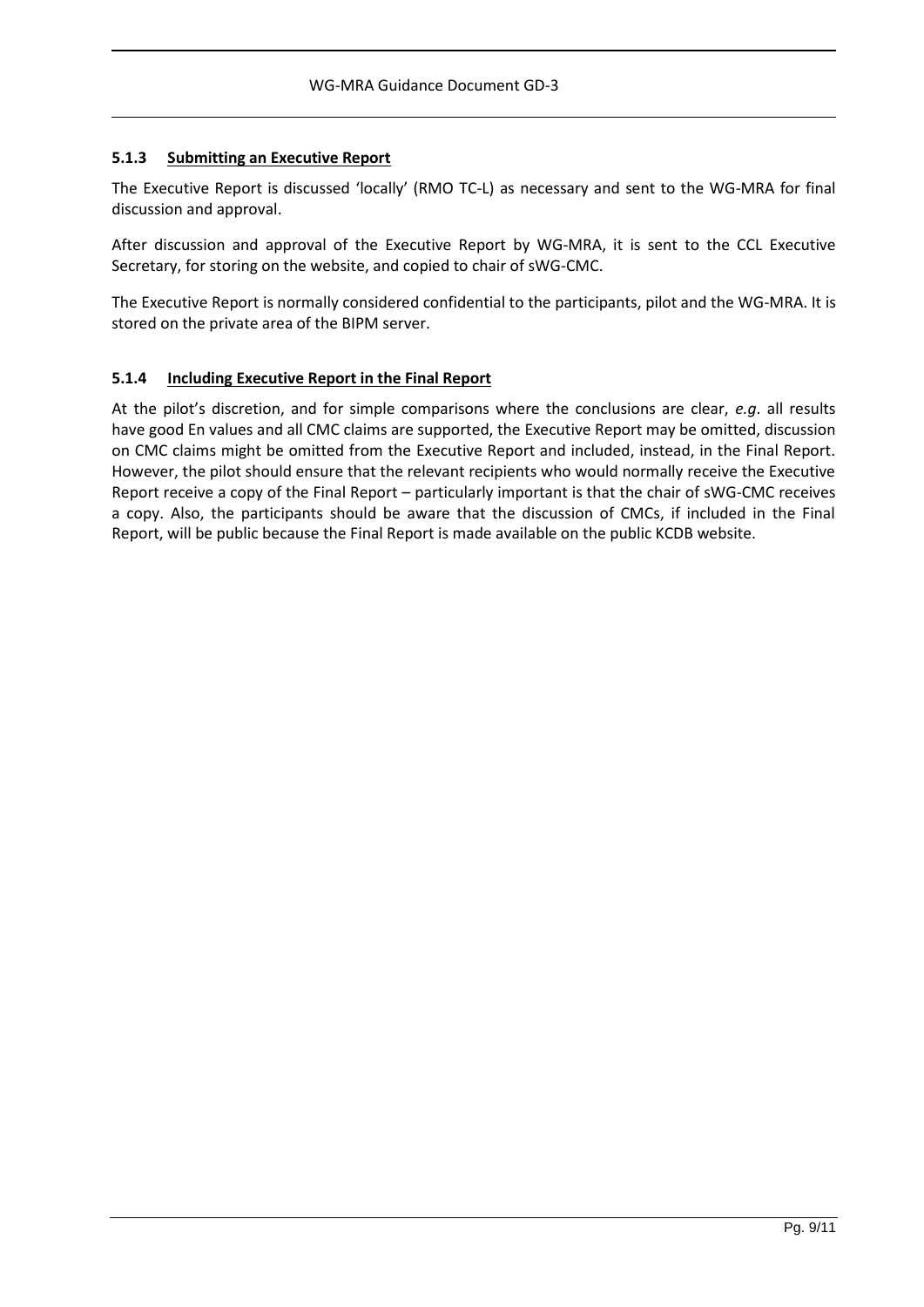# **6 References to applicable documents**

# **6.1 CIPM/MRA documents**

| [1] The MRA<br>http://www.bipm.org/en/cipm-mra/mra_online.html                                                                                                 | [CIPM MRA]             |
|----------------------------------------------------------------------------------------------------------------------------------------------------------------|------------------------|
| [2] MRA Technical supplement<br>http://www.bipm.org/utils/en/pdf/mra_techsuppl2003.pdf                                                                         | [CIPM MRA-T]           |
| [3] Calibration and Measurement Capabilities in the context of the CIPM MRA<br>http://www.bipm.org/utils/common/CIPM MRA/CIPM MRA-D-04.pdf                     | [CIPM MRA-D-04]        |
| [4] Measurement comparisons in the CIPM MRA<br>http://www.bipm.org/utils/common/CIPM MRA/CIPM MRA-D-05.pdf                                                     | [CIPM MRA-D-05]        |
| [5] Guidelines for CIPM Key Comparisons<br>http://www.bipm.org/utils/en/pdf/guidelines.pdf                                                                     | [CIPM KC guidelines]   |
| [6] CIPM MRA Guidelines for Authorship of [] Comparison Reports<br>http://www.bipm.org/utils/common/CIPM MRA/CIPM MRA-G-04.pdf                                 | [CIPM MRA-G-04]        |
| <b>JCRB</b> documents<br>6.2                                                                                                                                   |                        |
| [7] Key & Supplementary Comparison registration form<br>http://www.bipm.org/utils/common/documents/jcrb/registration form.doc<br>[No longer used with KCDB2]   | $[JCRB-9/9(1)]$        |
| [8] Monitoring the impact of key and supplementary comparison results on CMC claims<br>http://www.bipm.org/utils/common/documents/jcrb/impact_comparisons.pdf  | $[JCRB-11/7(a)]$       |
| <b>CCL/WGDM documents</b><br>6.3                                                                                                                               |                        |
| [9] WGDM decision on blunders after Draft A.1<br>http://www.bipm.org/wg/CCL/CCL-WG/Restricted/2002/WGDM-2002.zip                                               | $[WGDM-02-44-§8.1]$    |
| [10] WGDM decision on blunders after Draft A.1<br>http://www.bipm.org/wg/CCL/CCL-WG/Restricted/Minutes/WGDM 7th (2002) min.pdf                                 | [WGDM-02-55-§8.1]      |
| [11] WGDM decision on discrepant results during a comparison circulation<br>http://www.bipm.org/wg/CCL/CCL-WG/Restricted/Minutes/WGDM-03-55-Minutes-Issue1.pdf | [WGDM-03-55-§8.3]      |
| [12] WGDM guidelines on key comparison analysis<br>https://www.bipm.org/utils/common/pdf/CC/CCL/CCL12.pdf                                                      | [WGDM-05-80, CCL12-§9] |
| <b>CCL/WG-MRA documents</b><br>6.4                                                                                                                             |                        |
| [13] WG-MRA decision on reviewing reports<br>http://www.bipm.org/wg/CCL/CCL-WG/Restricted/Minutes/                                                             | [WG-MRA-13-99]         |